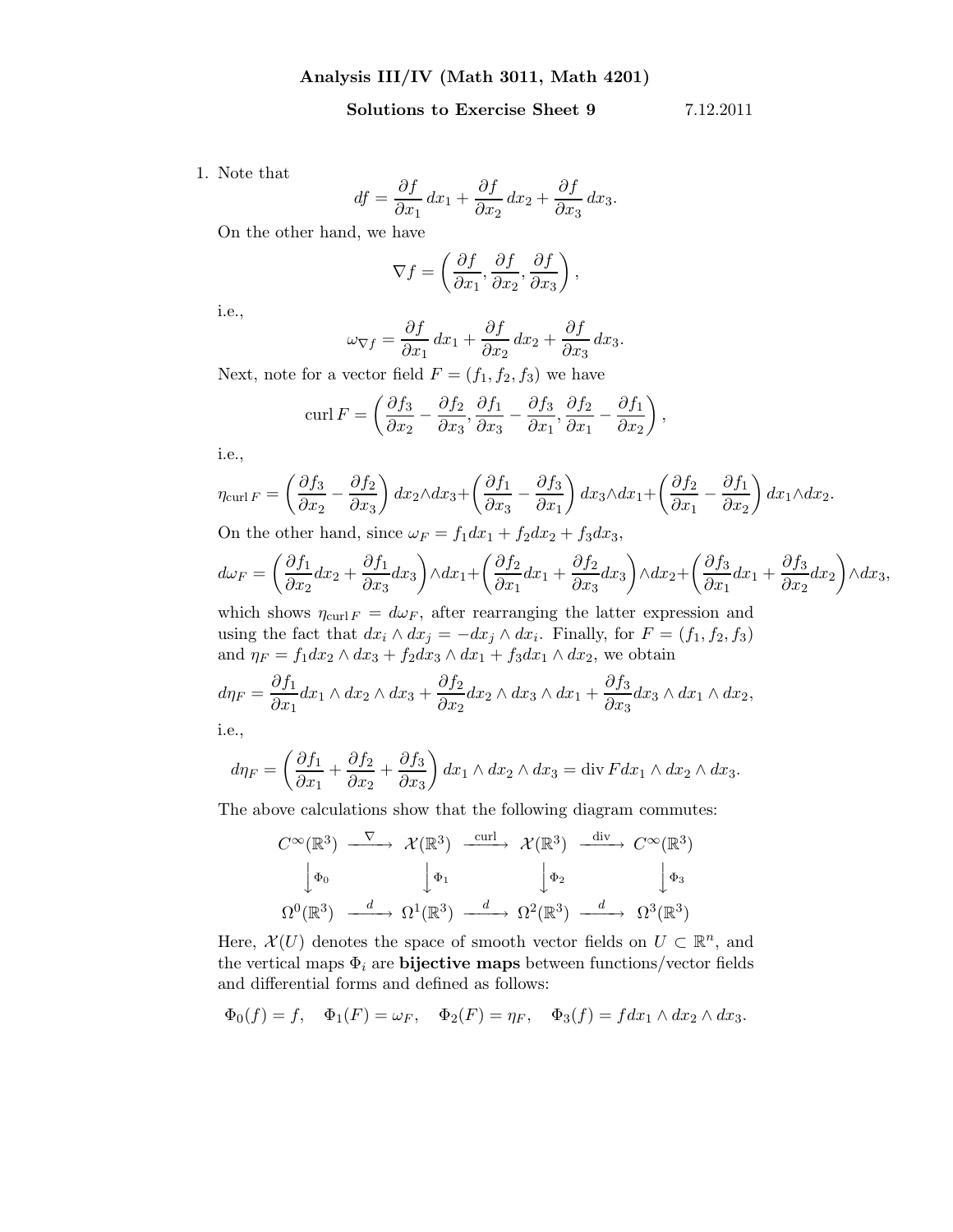Since the vertical maps are bijective, we see that  $d^2 = 0$  translates into curl  $\circ \nabla = 0$  and div  $\circ$  curl = 0.

2. (a) We have

$$
\left| \int_c \omega \right| = \left| \int_a^b \omega_{c(t)}(c'(t))dt \right| \leq \int_a^b \left| \langle F_\omega(c(t)), c'(t) \rangle \right| dt \leq
$$
  

$$
\leq \int_a^b \left\| F_\omega(c(t)) \right\| \cdot \left\| c'(t) \right\| dt \leq M \int_a^b \left\| c'(t) \right\| dt = ML(c).
$$

(b) According to Proposition 5.13, we only habe to prove that we have  $\int_c \omega = 0$  for all closed curves  $c : [a, b] \to \mathbb{R}^n - 0$ . Choose  $M > 0$  and  $r > 0$  such that  $||F_{\omega}(x)|| \leq M$  for all  $||x|| \leq r$ . Let  $\epsilon > 0$  be arbitrary. We consider the free homotopy  $G : [a, b] \times [\epsilon, 1] \rightarrow \mathbb{R}^n - 0$ , defined by  $G(t, s) = s \cdot c(t)$ . Since G is a free homotopy and  $\omega$  is closed, we conclude that

$$
\int_c \omega = \int_{c_{\epsilon}} \omega,
$$

by Corollary 6.13. Note also that  $L(c_{\epsilon}) = \epsilon \cdot L(c)$ , since  $c'_{\epsilon}$  $\epsilon'_{\epsilon}(t) = \epsilon c'(t).$ This implies with (a) that

$$
\left| \int_c \omega \right| = \left| \int_{c_{\epsilon}} \omega \right| \leq M \cdot L(c_{\epsilon}) = \epsilon \cdot M \cdot L(c).
$$

Since  $\epsilon > 0$  was arbitrary, we must have  $\int_c \omega = 0$ . This is what we wanted to show.

(c) Note that  $F_{\omega}(x,y) = \left(-\frac{y}{x^2+y^2}, \frac{x}{x^2+y^2}\right)$  and  $||F_{\omega}(0, y)|| = \frac{1}{|x|}$  $\frac{1}{|y|}$ .

Note that  $1/|y|$  is not bounded for any disk of centre 0, so we cannot apply (b) in this case.

3. (a) Since  $c'_i$  $x'_x(t) = x = (x_1, x_2)$ , we have

$$
f(x) = \int_{c_x} \omega = \int_0^1 \omega_{c_x(t)}(c'_x(t))dt = \int_0^1 f_1(c_x(t))dx_1(c'_x(t)) + f_2(c_x(t))dx_2(c'_x(t)) = \int_0^1 f_1(tx_1, tx_2)x_1 + f_2(tx_1, tx_2)x_2dt.
$$

(b) Since  $\omega = f_1 dx_1 + f_2 dx_2$  is closed, we have  $\frac{\partial f_1}{\partial x_2} = \frac{\partial f_2}{\partial x_1}$  $\frac{\partial f_2}{\partial x_1}$ . Using this, we